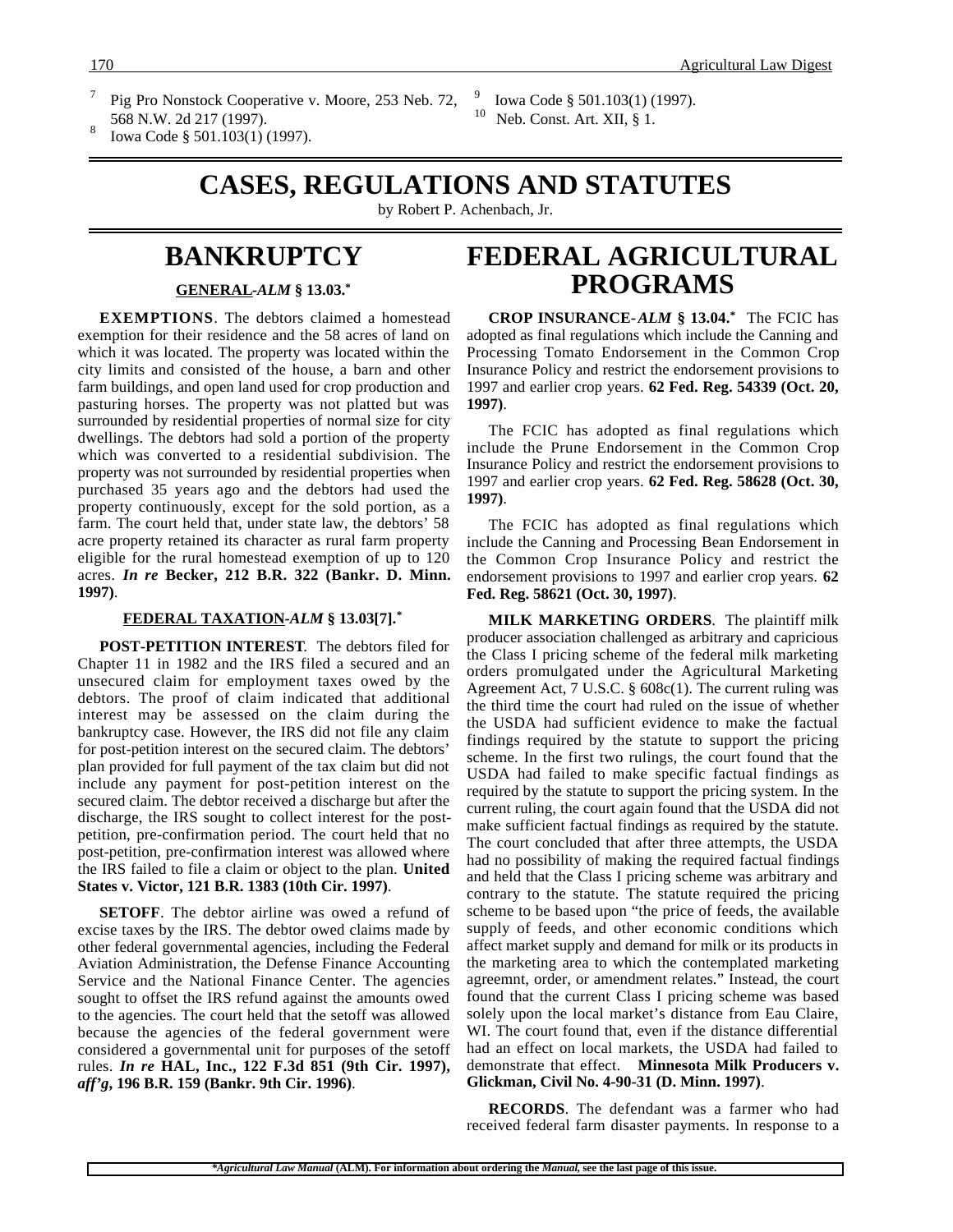tip, the Inspector General (IG) of the USDA initiated an audit of disaster payments made in the defendant's county, including the defendant's payments. The IG sought records held by the defendant, dating more than two years before the date of the request. When the defendant failed to provide the records the IG issued a subpoena for the records and sought enforcement of the subpoena in the current case. The defendant argued that the IG subpoena exceeded the IG's subpoena authority and was too broad in that it required the production of records not required to be kept by the disaster payment program. The court held that the subpoena was a valid exercise of the IG's authority to investigate fraud in USDA programs. The court also held that, although the disaster program did not require records to be retained more than two years, the defendant could be required to produce older records still in existence as of the date of the subpoena. **Inspector General of USDA v. Glenn, 122 F.3d 1007 (11th Cir. 1997),** *aff'g***, 972 F. Supp. 676 (M.D. Ga. 1997)**.

**WAREHOUSES**. The plaintiff operated a grain weighing, grading and inspection service for warehouses licensed under the U.S. Warehouse Act. The plaintiff also provided third party supervision for other weighers providing Class II certified weights. The Missouri legislature passed the Missouri Grain Warehouse Law (MGWL), Mo. Rev. Stat. § 411.030.2, which gave the Missouri Department of Agriculture (MDA) the exclusive authority over supervising grain weighing in the state. The MDA issued regulations stating that it had exclusive authority to provide third party supervision for Class II certified weights. The plaintiff argued that the MGWL and regulations were pre-empted by the U.S. Warehouse Act. The court held that the U.S. Warehouse Act was intended to preempt the entire field of grain weighing at federally licensed warehouses and, because the supervision of Class II certified weights involves grain weighing, the MGWL and the regulations promulgated thereunder could not restrict the plaintiff's right to provide supervision services. **Heart of America Grain v. Missouri Dept. of Agric., 123 F.3d 1098 (8th Cir. 1997)**.

## **FEDERAL ESTATE AND GIFT TAX**

**DISCLAIMER**. The taxpayer's parents established a pre-1977 trust prior to the birth of the taxpayer. The trust provided for trustee discretion to pay net income and principal for the taxpayer's support, education and health until the taxpayer was age 25, at which time one-third of the trust corpus would be distributed to the taxpayer. The taxpayer did not receive any benefits from the trust before making a disclaimer of any interest in certain assets held in the trust. The taxpayer learned about the trust a few days before turning 21 and filed the disclaimer within nine months after learning about the trust. The IRS ruled that the disclaimer was qualified. **Ltr. Rul. 9745008, Aug. 6, 1997**.

The taxpayer was a remainder beneficiary of a trust established in 1936. The primary beneficiary died in 1976 and the taxpayer executed a written disclaimer of the

remainder interest in the trust within nine months after the death of the primary beneficiary but more than nine months after learning about the remainder interest. The disclaimer was not filed with the probate court until several months later. The taxpayer agreed that the disclaimer was not timely for federal estate tax purposes. The issue was the effective date of the disclaimer and, therefore, the gift of the disclaimed interest. The IRS examined state law and determined that the effective date of the disclaimer was the date it was filed with the probate court. **Ltr. Rul. 9743002, July 9, 1997**.

**GENERATION SKIPPING TRANSFERS**. The decedent was the beneficiary of a trust established by the will of a predeceased spouse. The remainders of the trust were held by the children of the spouse and their issue. The decedent exercised a general power of appointment over the trust principal for the payment of administrative costs, funeral expenses and taxes. The remainder of the trust passed to the children and, in the case of a predeceased child, one child's issue. The trustee obtained a state court order splitting the trust into three separate trusts, one for each beneficiary, each with a pro rata share of trust assets and each maintaining the order of succession and rights to trust income and principal as the original trust. The IRS ruled that, because the decedent had a general power of appointment over the trust principal, the trust principal was included in the decedent's estate and the decedent would be considered the transferor of the trust principal for GSTT purposes. The IRS also ruled that, because the one child predeceased the decedent, the child's issue were not skip persons and their share of the trust was not subject to GSTT. The IRS also ruled that the splitting of the trust was not a taxable distribution and would not subject the trust to GSTT. **Ltr. Rul. 9744020, Aug. 4, 1997**.

**IRA**. The decedent owned an interest in an IRA which had a trust as the named beneficiary. The decedent's surviving spouse was the sole beneficiary and trustee of the trust upon the decedent's death. The decedent's will provided for passing to the surviving spouse of as much of the IRA as could be passed to the surviving spouse without incurring additional estate tax. The remainder of the IRA passed to another trust for the surviving spouse of which the spouse was also the sole trustee. The spouse had the power to distribute the remainder of the IRA directly to the spouse. The spouse made the distribution by transferring the funds to an IRA in the spouse's name. The IRS ruled that the remainder portion of the IRA which was distributed to the spouse was not treated as inherited by the spouse and could be rolled over to the spouse's IRA without tax. **Ltr. Rul. 9744024, Aug. 5, 1997**.

**POWER OF APPOINTMENT**. The decedent had created a trust for the benefit of the decedent with a remainder to the decedent's son. The trust was intended to be written so as to give the son a limited testamentary power of appointment over trust principal but a scrivener's error allowed an interpretation of the trust so as to give the son a general power of appointment. The trustee and son petitioned a state court to correct the scrivener's error to limit the power of appointment. The IRS ruled that the trust was erroneously drafted and that correction of the error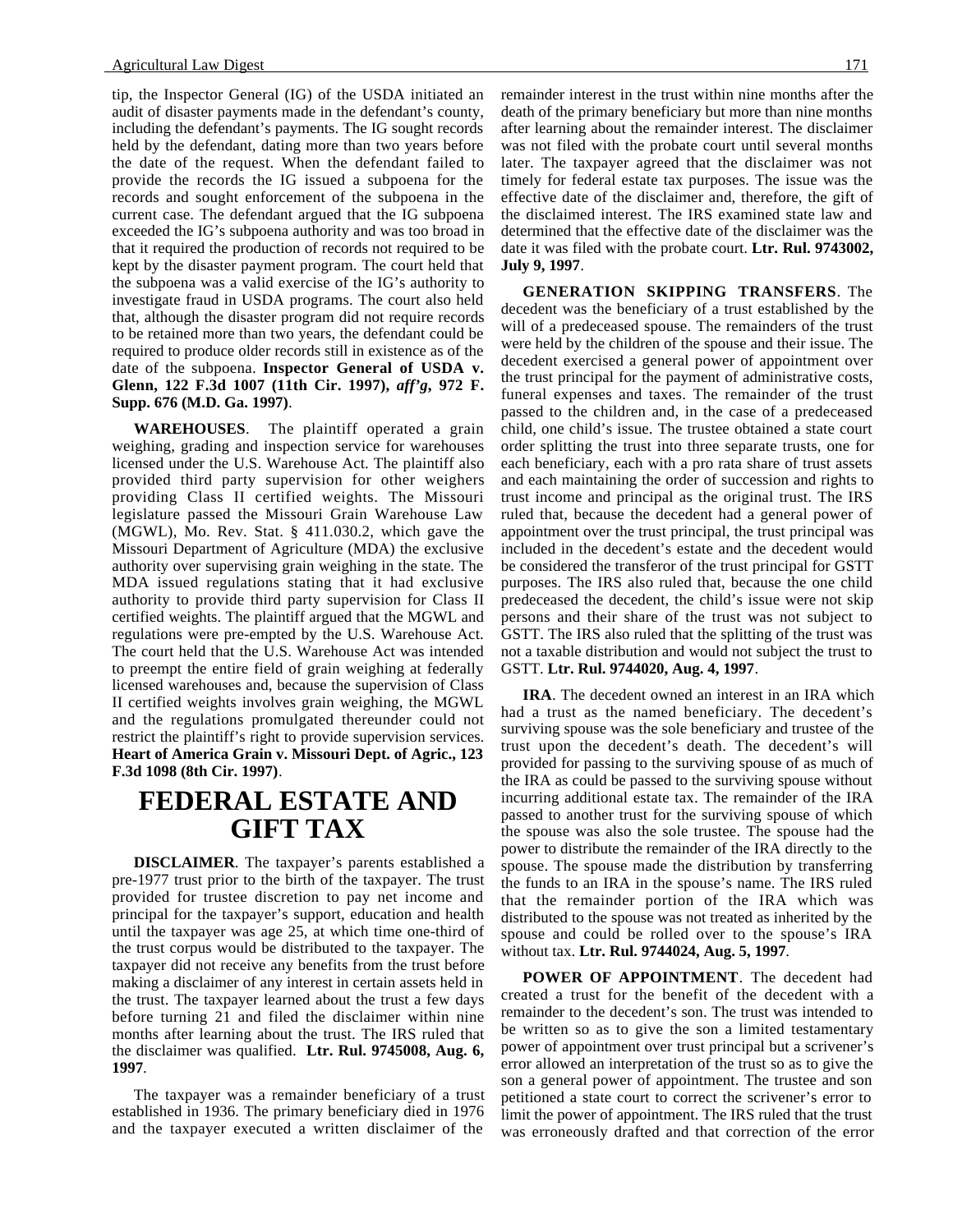would give the son only a limited power of appointment. **Ltr. Rul. 9743033, July 25, 1997**.

**STEPPED-UP BASIS**. The taxpayer had owned property with a deceased spouse as tenants by the entirety. The decedent's estate had included 50 percent of the property in the gross estate, causing 50 percent of the property's basis to be increased to the estate tax value. The taxpayer later sold a portion of the property and had originally claimed taxable gain based on the step-up in basis of 50 percent of the property. The taxpayer later filed an amended estate tax return and an individual tax return for a refund by claiming that the deceased spouse's estate was entitled to include all of the property in the gross estate. The court and the parties agreed that *Patten v. U.S., 116 F.3d 1029 (4th Cir. 1997)* controlled the case to allow the amendment of the estate and individual income tax returns and the step-up of the entire basis of the property. **Wilburn v. United States, 97-2 U.S. Tax Cas. (CCH) ¶ 50,881 (D. Md. 1997)**.

**TRUSTS**. A parent established an irrevocable trust for a child with the spouse as trustee. The child's issue and heirs were the remainder holders. The trust provided for the child to have a testamentary power of appointment over trust corpus. The trust also provided the child with the power to withdraw new contributions within 30 days after being notified of the new contributions. The IRS ruled that the child would be considered the owner of the trust and that, upon failure of the child to withdraw new contributions, the child will be deemed to have released the power to withdraw while retaining a right to income from the contributions. The IRS also ruled that the parent's contributions to the trust would be eligible for the annual gift tax exclusion so long as there existed no express or implied agreement by the child to not make withdrawals of the new contributions. **Ltr. Rul. 9745010, Aug. 7, 1997**.

**VALUATION OF STOCK**. The decedent owned a 50 percent community property interest in the stock in a corporation which provided small loans. The decedent's spouse owned the other 50 percent community property interest. The court allowed a discount in the value of the stock for the decedent's minority interest and for lack of marketability. **Estate of Fleming v. Comm'r, T.C. Memo. 1997-484**.

The taxpayer owned shares of stock in an S corporation which owned one asset, a building leased to business tenants. The taxpayer made gifts of stock to family members and valued the stock gifts by first determining the value of the corporation's asset less the tax costs of built-in capital gains from a hypothetical sale and then discounting the fair market value of the stock by a 25 percent minority interest discount. The court found that no sale of the corporation's asset was contemplated or necessary and that the donees had the power to prevent recognition of the built-in gains indefinitely. The court held that neither the costs of sale or the tax costs of built-in gains could reduce the fair market value of the corporation's asset for gift tax purposes. **Eisenberg v. Comm'r, T.C. Memo. 1997-483**.

## **FEDERAL INCOME TAXATION**

**BUSINESS EXPENSES**. The taxpayer was employed as a pizza deliverer and was required to use his own car and cellular phone while delivering pizzas. The taxpayer claimed deductions for the automobile expenses and the cost of the cellular phone but the deductions were based on estimates because the taxpayer did not keep records of the automobile and cellular phone use. The court denied deductions in excess of the amount allowed by the IRS. **Olvera v. Comm'r, T.C. Memo. 1997-488**.

The taxpayers, husband and wife, formed a corporation for the purpose of developing and selling computer software for translating foreign languages. The taxpayers began hiring independent contractors to develop the software, purchased computers for the company, consulted with experts and made one sale of the software in 1988. The company did not have any profit in 1988. The court held that the corporation could deduct business losses as ordinary and necessary business expenses because the corporation operated an active trade or business in 1988. **Lamont v. United States, 97-2 U.S. Tax Cas. (CCH) ¶ 50,861 (Fed. Cls. 1997)**.

**CAPITAL GAINS**. The Tax Relief Act of 1997, see 8 *Agric. L. Digest* 103 (Aug. 8, 1997), created three capital gains tax rates for noncorporate taxpayers. The Congress has pending legislation which provides technical amendments to the new rates to coordinate the new rules with other provisions of the IRC. The IRS has provided guidance for the new coordination rules in the pending legislation.

Under prior law, certain inherited property, if disposed of within one year after the decedent's death, was deemed to have been held for more than one year under I.R.C. §  $1223(11)$  or  $(12)$ . Such property if disposed of within 18 months after the decedent's death, is now deemed to have been held for more than 18 months. A similar rule applies for certain patents described in Section 1235(a). Gain or loss from a Section 1256 contract, to the extent that it is treated as long-term capital gain or loss under Section  $1256(a)(3)$ , is now treated as attributable to property held for more than 18 months.

If a portion of the taxpayer's net Section 1231 gain for the year is recharacterized as ordinary income under Section 1231(c), the gain so recharacterized consists of any net Section 1231 gain in the 28 percent group, then any Section 1231 gain in the 25 percent group, and finally any net Section 1231 gain in the 20 percent group.

New I.R.C. § 55(b)(3) provided favorable alternative minimum tax rates for certain categories of capital gain. The amounts of these gain are determined according to the principles used for regular tax purposes, although the AMT amounts can vary from the regular tax amounts because of AMT adjustments and preferences. An article on the Notice will appear in a forthcoming issue of the *Digest*. **Notice 97-59, I.R.B. 1997-\_\_, \_\_**.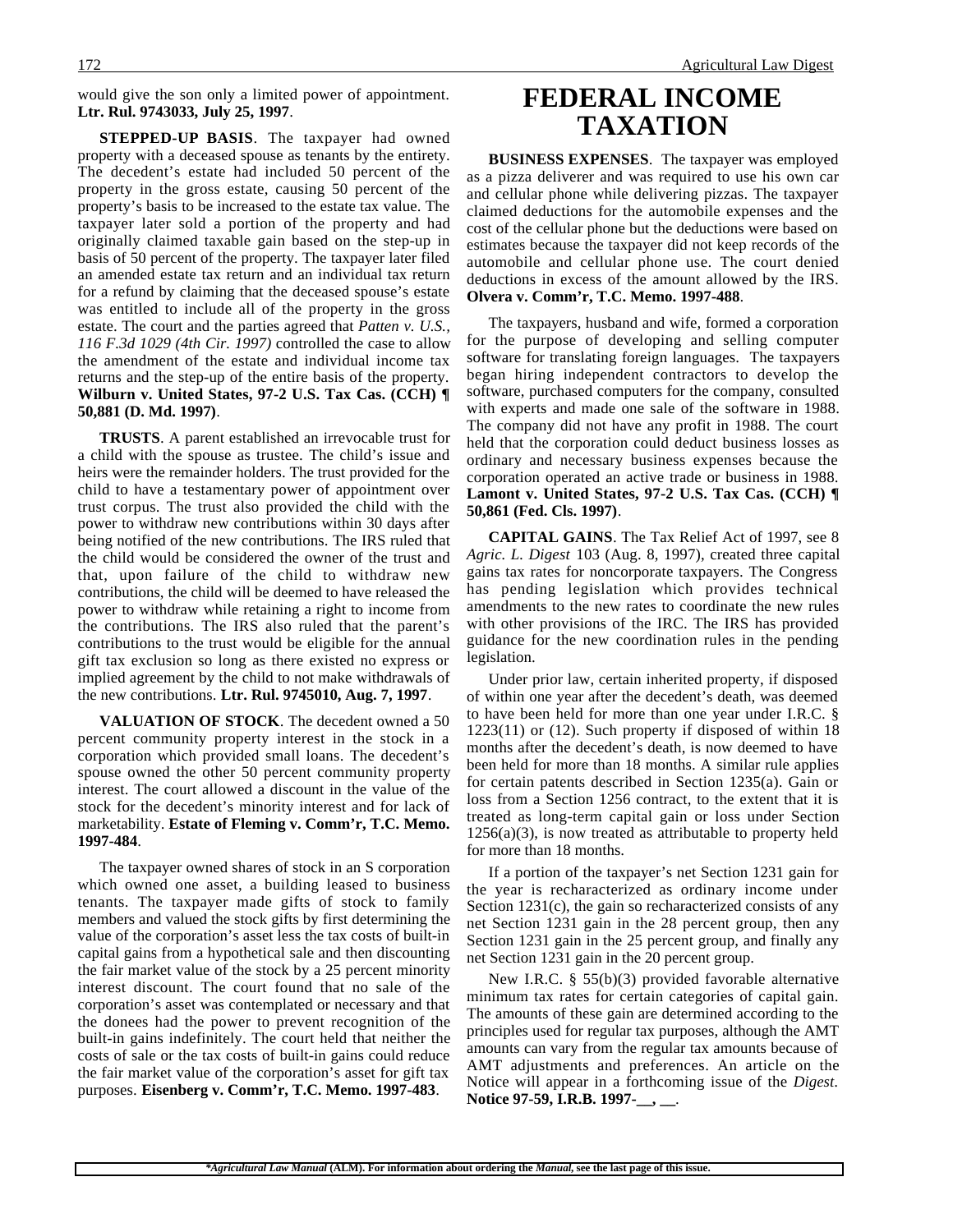**CASUALTY LOSSES-***ALM* **§ 4.05[1].\*** The taxpayer corporation operated several timberlands which were infested with southern pine beetles. Although the beetles were always present in the timberlands, in several tax years, the beetles caused major damage to the taxpayer's timber. The court held that because an infestation of beetles can kill a tree within days, the infestation at epidemic proportions was a deductible casualty loss. The court held, however, that the taxpayer was not entitled to any deduction because the taxpayer's records were insufficient to prove the amount of loss. The taxpayer also had several forests destroyed by fires and one tract destroyed by the eruption of Mount St. Helens. The court held that the fires and eruption were casualty events allowing the taxpayer a deduction for the loss of trees. The appellate court affirmed on these issues. The taxpayer had used the depletion block method of determining the loss from the casualties. The IRS argued that the "tree stand" method should have been used. The trial court had overruled precedent and ruled that the tree stand method should have been used. The appellate court reversed on this issue, holding that the precedent should have been followed, allowing the depletion block method for determining the amount of loss. The taxpayer began salvage logging of the affected areas and recognized gain from the income from these activities. The IRS had allowed the taxpayer to recognize these gains under I.R.C. § 1033. The trial court held that the taxpayer was not required to offset these gains against the losses. The appellate court affirmed this holding because the salvage operations were considered separate activities from the casualties. On remand of the issue of the calculation of the loss, the trial court held that the taxpayer had provided sufficient proof of loss of value using the depletion block method. **Weyerhaeuser Co. v. U.S., 97-2 U.S. Tax Cas. (CCH) ¶ 50,880 (Fed. Cl. 1997),** *on rem. from***, 92 F.3d 1148 (Fed. Cir. 1996), cert. denied, 117 S.Ct. 776 (1997),** *aff'g in part and rev'g in part***, 32 Fed. Cl. 80 (1994)**.

The taxpayer had established a brokerage account with a broker who used fraudulent means to make unauthorized transactions with the account. A precipitous drop in the stock market caused a large loss in the taxpayer's account and the taxpayer sued the broker and the brokerage firm for recovery of losses resulting from unauthorized trading on the account by the broker. At the end of a tax year, the case was pending and the taxpayer claimed a loss deduction. The Tax Court had denied the deduction, holding that the law suit against the broker had a reasonable chance of a recovery for the taxpayer since there was amble evidence of the broker's fraudulent use of the taxpayer's account. During the pendency of the tax case, the taxpayer received a negotiated settlement with the broker. The taxpayer argued that the Tax Court had impermissably considered the settlement as evidence that the loss was recoverable at the end of the tax year. The appellate court affirmed the Tax Court decision, although the appellate court held that the Tax Court could not consider subsequent events in determining whether a loss was recoverable at the end of a previous tax year. The appellate court found that the Tax Court had not relied on the settlement in determining that the loss recovery was reasonably possible at the end of the prior tax year. **Jeppsen v. Comm'r, 97-2 U.S. Tax Cas.**

#### **(CCH ) ¶ 50,878 (10th Cir. 1997),** *aff'g***, T.C. Memo. 1995-342**.

**EXPENSES**. The estimated deductible costs for use in adjusting farm expenses to exclude the cost of producing home-consumed farm produce on 1997 income tax returns as issued by the Iowa State University Extension Service are as follows--

| Pork            | \$33.00 per 100 lbs. liveweight          |
|-----------------|------------------------------------------|
| <b>Beef</b>     | \$57.25 per 100 lbs. liveweight          |
| Lamb            | \$48.30 per 100 lbs. liveweight          |
| <b>Broilers</b> | \$1.49 per 4 pound bird                  |
| Eggs            | \$0.60 per dozen                         |
| Milk            | \$9.00 per 100 lbs. or \$0.77 per gallon |

The above costs include all cash costs, depreciation and deductible production costs of home-raised feed. No charge is made for the farm operator's labor. If hired labor or purchased grain and roughages are used to produce these products, or if high interest costs are incurred, the costs should be increased accordingly. In arriving at production costs, it was assumed that the young animals were raised and fed. **FM 1421, Iowa State University, November 1997**.

**HOBBY LOSSES**. The taxpayers were husband and wife, with the husband working at least 50 hours a week as a physician. The taxpayers also owned a farm which grew figs and pistachios. The taxpayers also started a Portuguese water dog breeding operation. The court held that the dog breeding operation was not operated with the intent to make a profit over the first three years (a relatively short period for hobby loss cases) of operation because (1) the taxpayers did not maintain separate records for the individual dogs which could be used to determine profitability of each dog, (2) the taxpayers made no attempt to minimize the major costs of the operation, (3) the taxpayers did not seek expert economic advice as to earning a profit from dog breeding, (4) the taxpayers received substantial recreational benefit from the activity, (5) the taxpayer failed to show any expected or actual appreciation in business assets, (6) the losses were not associated with normal start-up costs but were part of the normal operation of the activity, and (7) the activity had substantial losses which offset substantial income from other businesses and employment of the taxpayers. **Smith v. Comm'r, T.C. Memo. 1997-503**.

The taxpayers operated a thoroughbred breeding and racing activity which the taxpayers agreed was not operated with an intent to make a profit, for federal income tax purposes. The deductible expenses were thus limited to the income from the activity. The IRS argued that the allowed expenses under I.R.C. § 183 were miscellaneous expenses not deductible when determining the taxpayers' liability for alternative minimum tax (AMT). The court ruled that, where a business is not conducted with the intent to make a profit, deductions for business expenses were limited to those allowed under I.R.C. § 183(b) to those not exceeding the business income from the activity. Under I.R.C. § 67(a), deductions from AMT income were not allowed unless expressly allowed by Section 67(b). Because Section 67(b) did not list the deductions allowed under Section 183(b), the Section 183(b) deductions were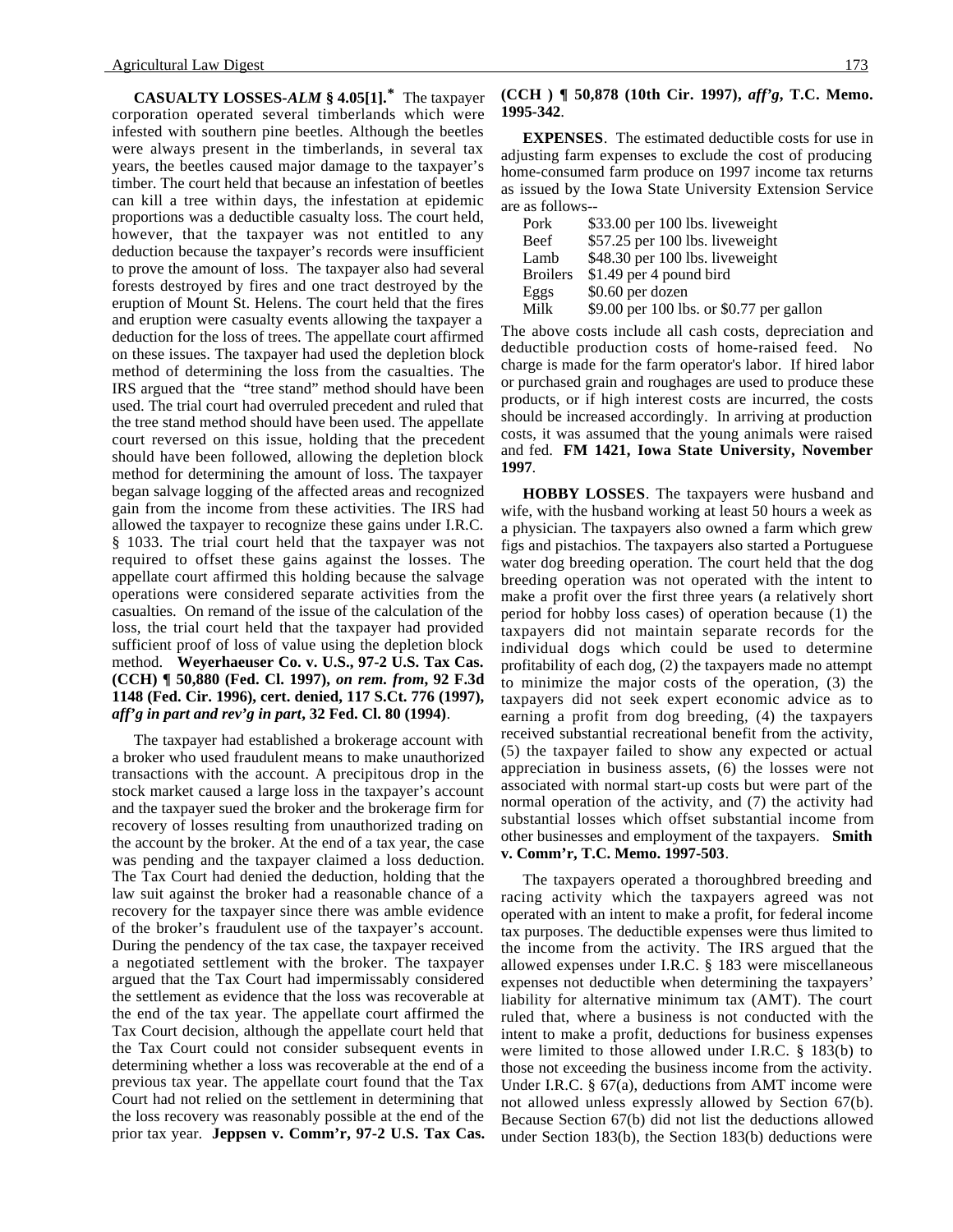not allowed against AMT income. The taxpayers argued that some of the Section 183(b) deductions were allowed under I.R.C. § 162 as normal business expenses. The court held that Section 162 did not apply to allow the deductions because the taxpayers' activity was not a trade or business because it was not operated with the intent to make a profit. **Purdey v. Comm'r, 97-2 U.S. Tax Cas. (CCH) ¶ 50,894 (Fed. Cls. 1997)**.

**LEGAL FEES**. The taxpayer was divorced and the divorce decree included payment to the taxpayer of a portion of the ex-spouse's pension benefits. The taxpayer filed a suit to have the pension payments recalculated. The taxpayer sought to deduct the legal fees as capital expenses incurred to protect a capital asset, the taxpayer's intrerest in the pension plan. The court held that the legal fees were not incurred to protect a capital asset but only to protect the taxpayer's interest in ordinary income from the pension plan; therefore, the legal fees were deductible only as miscellaneous deductions subject to the greater than 2 percent of income limitation. **Glassman v. Comm'r, T.C. Memo. 1997-497**.

#### **PARTNERSHIPS-***ALM* **§ 7.03.\***

 ELECTION. See summary under **S CORPORATIONS**, *infra*.

**PENSION PLANS**. For plans beginning in October 1997, the weighted average is 6.83 percent with the permissible range of 6.14 to 7.30 percent (90 to 109 percent permissable range) and 6.14 to 7.51 percent (90 to 110 percent permissable range) for purposes of determining the full funding limitation under I.R.C. § 412(c)(7). **Notice 97-56, I.R.B. 1997-43, 19**.

**REPORTING**. Because of changes in the Tax Relief Act of 1997, see 8 *Agric. L. Digest* 103 (Aug. 8, 1997), the IRS has announced changes in the reporting requirements for 1997 Form 1099-S, Proceeds From Real Estate Transactions. The form will be required only for transactions greater than \$250,000 for single sellers and \$500,000 for married sellers. **Ann. 97-106, I.R.B. 1997-\_\_, \_\_**.

**RESEARCH AND DEVELOPMENT EXPENSES**.

The taxpayers were members of partnerships formed for the purpose of investing in possible jojoba growing businesses. The partnerships were on the accrual method of accounting. On the last day of a tax year, the partnerships entered into contracts for the investigation of whether it would be feasible to grow jojoba plants in a certain area in Arizona. The farms attempted to grow jojoba in the area but conducted no scientific tests or evaluation of the growing attempts. The court held that the taxpayers were not entitled to deduct the costs of the attempt to grow jojoba because the taxpayers were not in the trade or business of growing jojoba and no scientific tests or evaluations were conducted. The court found that the farms merely attempted to grow the plants as any farmer would in growing a crop. The court also noted that no records were maintained with which to evaluate the reasons for success or failure of the crop. **Cactus Wren Jojoba, Ltd. v. Comm'r, T.C. Memo. 1997-504**.

#### **S CORPORATIONS-***ALM* **§ 7.02[3][c].\***

ELECTION. The IRS has issued proposed regulations describing how elective changes in an entity's classification will be treated for federal tax purposes. Under the final regulations, there are four possible changes in classification by election: (i) a partnership elects to be an association; (ii) an association elects to be a partnership; (iii) an association elects to be a disregarded entity; and (iv) a disregarded entity elects to be an association.

The proposed regulations provide a specific characterization for each of the four possible elective changes. In each case, the characterization provided in the proposed regulations attempts to minimize the tax consequences of the change in classification and achieve administrative simplicity. The proposed regulations provide that if an association elects to be classified as a partnership, the association is deemed to liquidate by distributing its assets and liabilities to its shareholders. Then, the shareholders are deemed to contribute all of the distributed assets and liabilities to the partnership. This characterization of an elective change from an association to a partnership is consistent with Rev. Rul. 63-107, 1963-1 C.B. 71.

 If a partnership elects to be classified as an association, the partnership is deemed to contribute all of its assets and liabilities to the association in exchange for stock in the association. Then, the partnership is deemed to liquidate by distributing stock in the association to its partners. The proposed regulations do not affect the holdings in Rev. Rul. 84-111, 1984-2 C.B. 88, in which the IRS ruled that it would respect the particular form undertaken by the taxpayers when a partnership converts to a corporation.

 If an association elects to be disregarded as an entity separate from its owner, the association is deemed to liquidate by distributing its assets and liabilities to its sole owner. Conversely, if an eligible entity that is disregarded as an entity separate from its owner elects to be classified as an association, the owner of the eligible entity is deemed to contribute all of the assets and liabilities of that entity to the association in exchange for stock of the association.

 The proposed regulations also provide that the tax treatment of an elective change in classification is determined under all relevant provisions of the Internal Revenue Code and general principles of tax law, including the step transaction doctrine. This provision in the proposed regulations is intended to ensure that the tax consequences of an elective change will be identical to the consequences that would have occurred if the taxpayer had actually taken the steps described in the proposed regulations. **62 Fed. Reg. 55768 (Oct. 28, 1997)**.

ELIGIBILITY. The taxpayer was an S corporation which agreed to purchase the stock of a second corporation which was owned by a third corporation. In order to preserve the taxpayer's S corporation status, the second corporation was immediately merged into the taxpayer. The IRS noted that *Rev. Rul. 72-320, 1972-1 C.B. 270* allows the momentary ownership of another corporation's stock by an S corporation as part of a divisive reorganization. The IRS ruled that, because the taxpayer intended only the momentary ownership of the stock as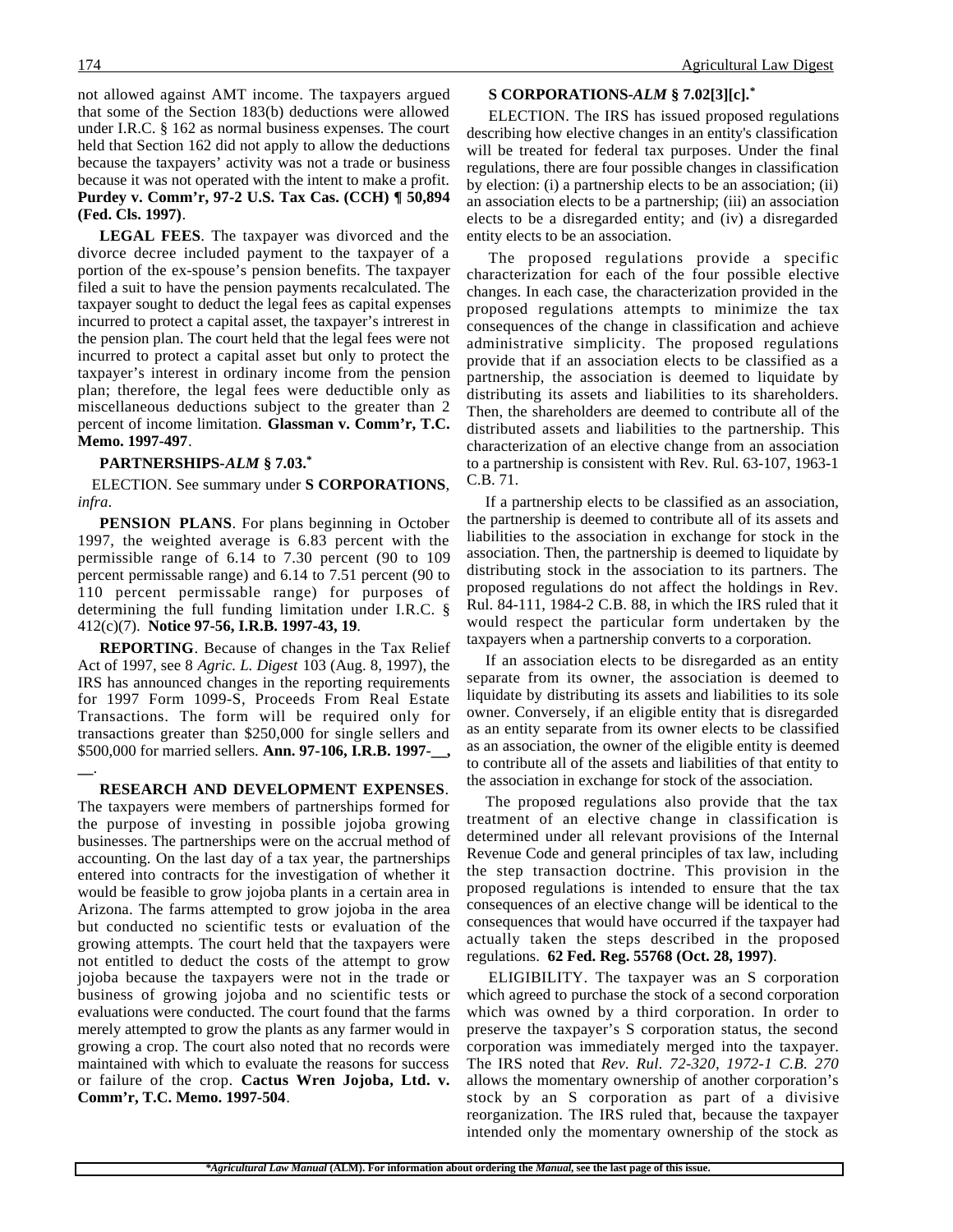part of the acquisition of the second corporation, the stock ownership did not terminate the S corporation status for federal income tax purposes. **Ltr. Rul. 9745004, July 30, 1997**.

**SALE OF RESIDENCE**. The taxpayers sold their principal residence on June 20, 1988. The taxpayers purchased a transitional townhouse while searching for a permanent residence. The taxpayers purchased a second residence and moved most of their belongings to the new residence on June 20, 1990, leaving some furniture in the townhouse for the purpose of enhancing the appearance of the property while attempting to sell it. Prior to June 21, 1990, the taxpayers also began the process of remodeling the new residence but the actual work did not commence until after June 21, 1990. Although there was some evidence that the townhouse was still used by the taxpayers after June 21, 1990, the court found that the taxpayers used the new residence as their principal residence within the two-year period requirement of I.R.C. § 1034. However, the court did not allow inclusion of the renovation costs in the purchase price of the new residence for I.R.C. § 1034 purposes because the renovations were not started prior to June 21, 1990. Note: I.R.C> § 1034 was repealed by TRA 1997. **Mitchell v. Comm'r, T.C. Memo. 1997-493**.

**TRAVEL EXPENSES**. The taxpayer was required by an employer to work in cities other than where the taxpayer maintained a residence. The temporary employment was intended to last only a few weeks but the taxpayer soon realized that the employment would continue for much longer and moved a recreational vehicle to the employment location for living quarters. The court ruled that the taxpayer could not claim deduction for travel and lodging expenses during the temporary employment because the employment was indefinite and the taxpayer's work residence changed to the temporary residence during the employment. The case is designated as not for publication. **Weichlein v. Comm'r, 97-2 U.S. Tax Cas. (CCH) ¶ 50,872 (9th Cir. 1997)**.

## **LABOR**

**MIGRANT AGRICULTURAL LABOR**. The defendant was a grower, harvester and processor of citrus fruit. The defendant contracted with third party farm labor contractors to provide, transport and supervise the harvesters of the citrus crops. The defendant required each contractor to provide evidence of certification of the contractor and the contractor's vehicles; however, the defendant did not make periodic checks to insure that the contractors continued to comply with all MSAWPA requirements. A USDA inspection of the defendant's operation produced the discovery that several vehicles used by the defendant on site and the contractors did not comply with state and federal safety requirements and that several vehicles used to transport workers to the harvesting site were not certified at all. The defendant then disposed of the vehicles used on site. The USDA sought an injunction against the defendant which would require the defendant to periodically check each vehicle for compliance with MSAWPA. The defendant argued that such checks were unreasonable because of the expense required for inspection of each vehicle. The court denied the injunction as to the defendant's vehicles because the defendant had disposed of the vehicles and there was no evidence that the defendant intended to obtain replacement vehicles. The court granted the injunction as to the vehicles used by the contractors because the defendant could require all vehicles to display a compliance certificate on the front windshield, allowing for easy inspection by the defendant. **Metzler v. Lykes Pasco, Inc., 972 F. Supp. 1438 (S.D. Fla. 1997)**.

## **PRODUCTS LIABILITY**

**CORN HEAD**. The plaintiff was injured while working with a corn head manufactured by the defendant. The corn head was purchased used by the plaintiff's employer and added to a combine manufactured by a third party. The employer also painted the corn head twice, covering the warning labels originally placed on the corn head by the defendant. The modified combine was able to harvest corn but was not equipped to harvest sorghum while moving. The employer used the modified combine in a stationary position as an in-field crop testing machine, requiring the hand harvesting of the sorghum and loading of the sorghum into the corn head. The plaintiff was injured while dumping sorghum into the corn head from the front, although the plaintiff had been orally warned by the employer not to approach the corn head from the front. The plaintiff filed for damages under strict liability, claiming that the corn head was defective for failure to have a proper guard, a shutoff clutch and adequate warnings. The court denied the defendant's motion for summary judgment on the issue of whether the plaintiff's use of the corn head was reasonably foreseeable, because the plaintiff had expert testimony as to the common practice of farmers to modify their equipment to meet special needs. The court denied the plaintiff the use of expert testimony as to the reasonableness of a guard on the corn head because the expert's testimony was unreliable in that it was not based on tests or other scientific evidence. The court noted that a video of the corn head in operation demonstrated that the dangers of the corn head were open and obvious. The court also denied the use of expert testimony as to use of raised plastic warning labels which would have remained exposed even when painted. The court noted that the expert had no tests or other reliable evidence to support the feasibility of such labels. The court granted summary judgment to the defendant on the failure to warn issue because the evidence demonstrated that the plaintiff was orally warned about the danger of injury and did not heed the warnings. The court stated that the plaintiff failed to demonstrate that any other warning method would have deterred the plaintiff from approaching the corn head from the front. **Jaurequi v. John Deere Co., 971 F. Supp. 416 (E.D. Mo. 1997)**.